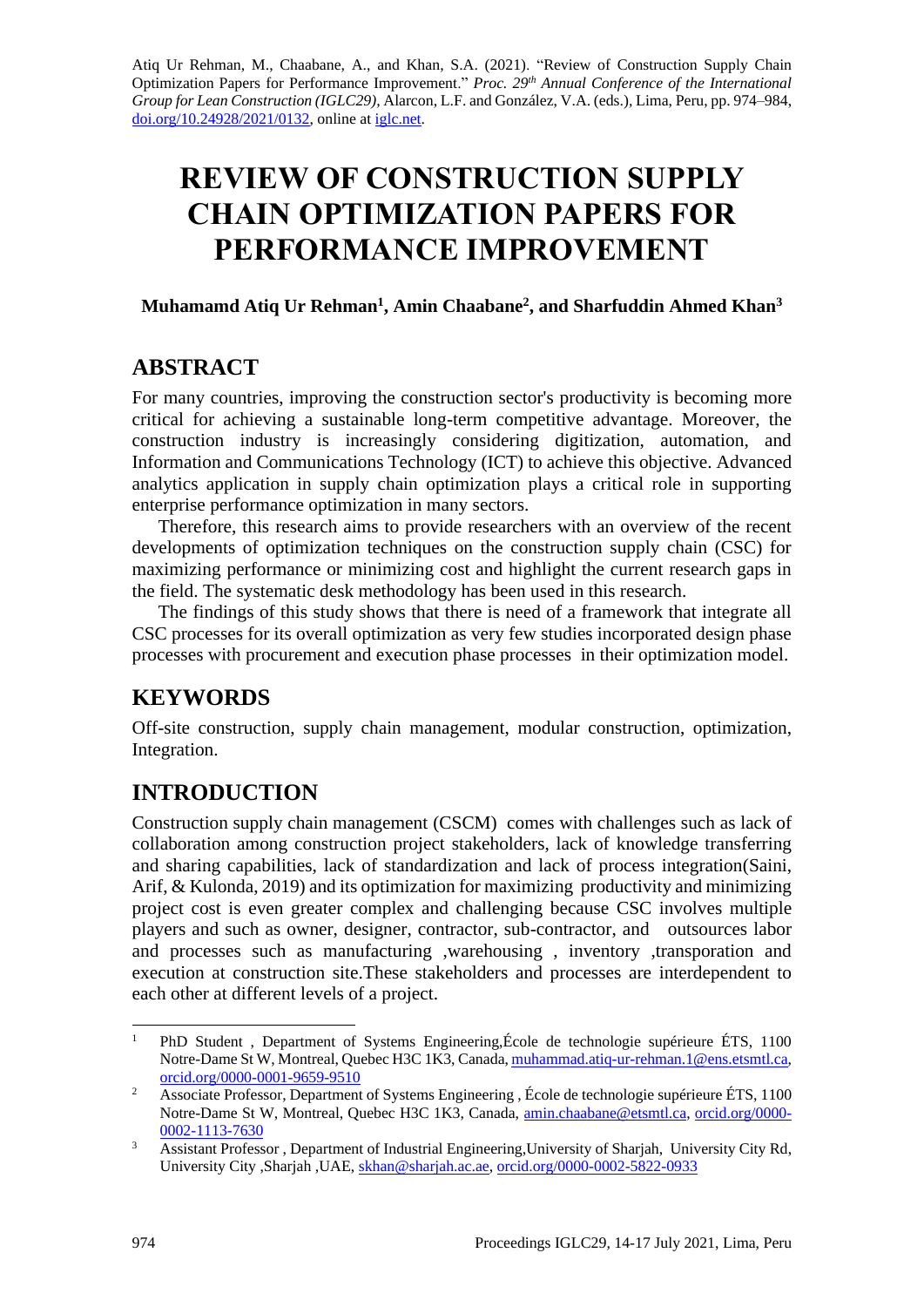In addition to this, the stakeholders' benefits and requirements are conflicting as well so it is intricate to achieve a win-win situation for every stakeholder in a construction project. Also, lack of engagement during project lifecycle results in over budget and longer duration for a construction project completion and due to these reasons small and medium-sized companies are way behind reaping optimized integration benefits involved in a construction project. (Bahadorestani, Naderpajouh, & Sadiq, 2020). Consequently, in order to optimize overall CSC of a project and avoiding any conflict , all the processes and their effects must be incorporated in a model developed for maximizing performance of a project.So there is need of a research that provide comprehensive overview of existing papers focused on application of optimization on CSC processes.

Therefore, in this study, an attempt has been made to review the CSCM optimization papers that incorporated major CSC processes in their model and identify research gaps for further improvement in this area.

# **LITERATURE REVIEW**

There are few studies that reviewed CSCM papers but they were not related with optimization application. One review study was related to enablers in CSC (Q. Chen, Hall, Adey, & Haas, 2020) , one was related with decision making in CSC (Phuoc Luong Le, Elmughrabi, Dao, & Chaabane, 2020) and the other was done on the development of framework for SC planning consist of construction process critera(Thunberg, 2016).Furthermore ,one paper reviewed CSC papers in the context of industry 4.O (Dallasega, Rauch, & Linder, 2018) and one paper review is related with internet of things(Kumar & Shoghli, 2018) .Thus this study is going to be first of its kind that reviewed CSC optimization papers against SC processes.

To review the CSC optimization papers, a benchmark or refrence list of exhastuive SC processes was required to evaluate review papers against those processes.(Y. Liu, Dong, & Shen, 2020) and (Phuoc Luong Le et al., 2020) identified the CSC levels, phases and processes in a very comprehensive manner is presented in table 1. These processes is taken as benchmark and review of CSC optimization papers is carried out based on these processes in this study.

| <b>Collaboration Level</b> |            |                                        |                                                 |                       |                        |         |                         | <b>Execution level</b>    |                            |                                                                     |                   |  |  |  |
|----------------------------|------------|----------------------------------------|-------------------------------------------------|-----------------------|------------------------|---------|-------------------------|---------------------------|----------------------------|---------------------------------------------------------------------|-------------------|--|--|--|
| Design Phase               |            |                                        | <b>Procurement Phase</b>                        |                       |                        |         |                         | <b>Construction Phase</b> |                            |                                                                     |                   |  |  |  |
| Configuration<br>CSC       | Modularity | Strategic Planning/ Risk<br>Evaluation | components<br>Planning<br>Prefab<br>Production/ | Selection<br>Supplier | Decision<br>Purchasing | Storage | Partnership<br>Building | Transportation            | Planning<br>Layout<br>Site | ក<br>ស<br>Controlling Information Flow<br>Factors<br>Delay<br>Other | Material Handling |  |  |  |

Table1: Phases and Processes in Construction Supply Chain Management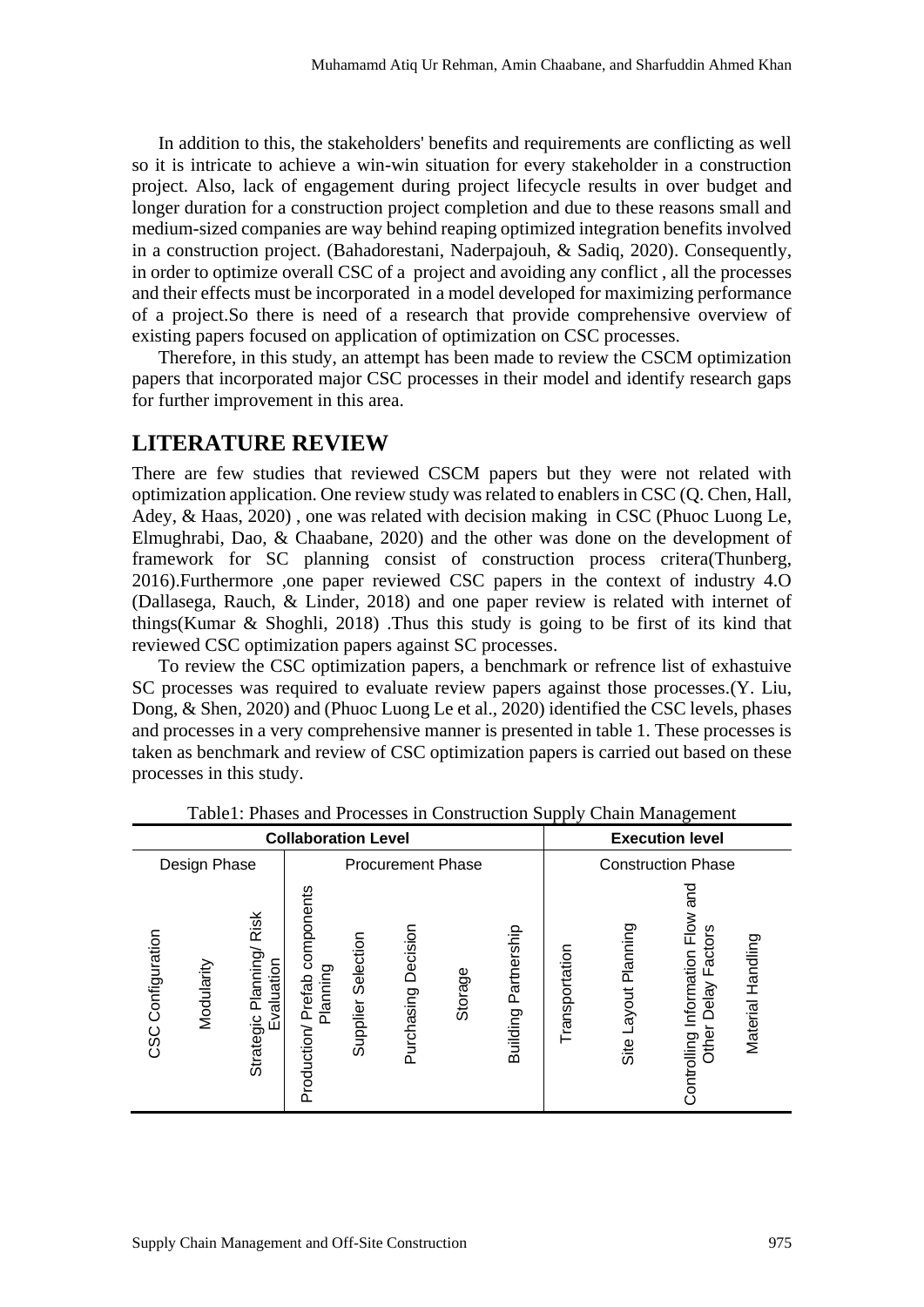- CSC Configuration (CC): To configure and allocate CSC factors, SC participants, material and information flows, strategies, and resources of the SC network.
- Modularity (M): To determine the modularity of a building under controlled conditions.
- Strategic Planning/ Risk Evaluation (SR): To identify, assess risks, raise mitigation and contingency strategies, and respond efficiently to recognized threats as they arise. Production/Prefab Components Planning (PP): To make and control the construction project's production plan and manufacturing processes.
- Supplier Selection (SS): To apply efficient methods for supplier evaluation  $\&$ selection.
- Purchasing Decision (PD): To employ the efficient methods for material procurement.
- Storage(S): To figure out the most cost-effective warehousing of prefab components.
- Building Partnership (BP): To apply SCM in construction to achieve long-term and supportive partnerships among stakeholders to ensure project cost optimization
- Transportation (T): To establish and control the transportation system (Off & On-Site).
- Site Layout Planning (SLP): To improve the on-site construction performance by optimizing the arrangement of facilities.
- Controlling Information Flow and Other Delay Factors (CD): To control information and physical flows to avoid instability in construction execution.
- Material Handling (MH): To convey, elevate, position, transport, package, and store materials and facilities management.

### **RESEARCH METHOD**

A systematic literature review has been carried out in this research. This approach is adopted from the papers (Seuring & Gold, 2012) and (Khan, Chaabane, & Dweiri, 2018), and it of papers (Mettler, Eurich, & Winter, 2014).



Figure1: Literature Review Method

Step1: The Scopus database has been used in this research because it covers a superior number of journals and articles (Aghaei Chadegani et al., 2013). Unpublished work, non-reviewed papers, working papers, and book chapters are not considered in this study. The keyword search approach is used because it is the most common way of literature review in databases and library services (Seuring & Gold 2012). The different keywords and their combination results are shown in Table 2.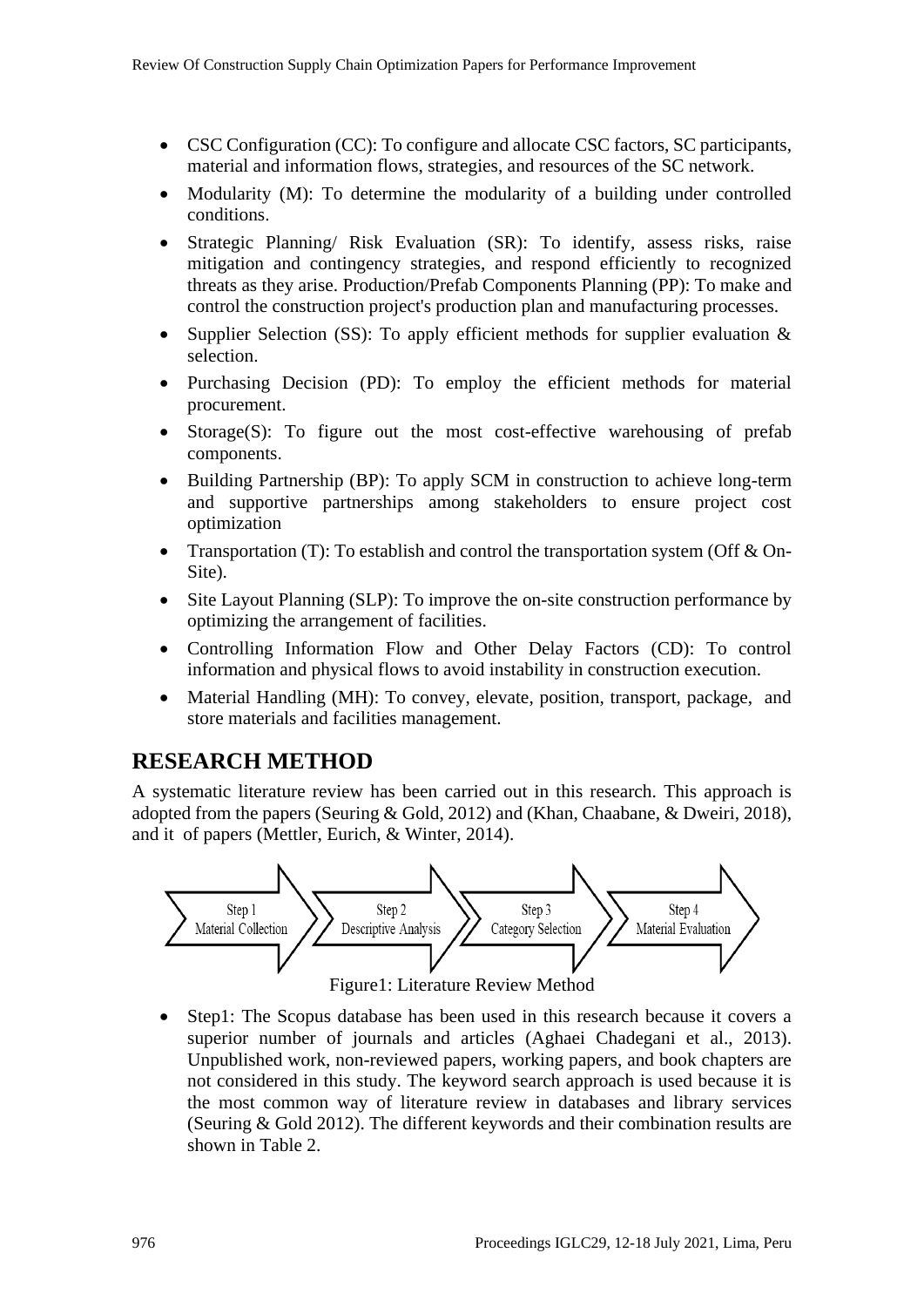| <b>Keywords Combination</b>                                      | <b>Search Results</b> |
|------------------------------------------------------------------|-----------------------|
| Construction Supply Chain AND Optimization AND Logistics         | 99                    |
| Construction Supply Chain AND Optimization AND Material Planning | 31                    |
| Construction Industry AND Optimization AND Supply Chain          | 146                   |
| Construction Industry OR Building AND Supply Chain               | 471                   |
| Building AND Optimization AND Supply Chain                       | 536                   |
| Construction Supply Chain AND Modular AND Optimization           | 17                    |
| <b>Building AND Optimization AND Logistics</b>                   | 291                   |
| Construction AND Supply Chain AND Optimization                   | 516                   |
| Construction AND Supply Chain AND Improvement                    | 522                   |
| Construction AND Logistics AND Optimization                      | 726                   |
| Construction AND Logistics AND Improvement                       | 506                   |
| <b>Construction AND Material Planning AND Optimization</b>       | 647                   |
| <b>Construction AND Material Planning AND Improvement</b>        | 591                   |
| Building AND Supply Chain AND Improvement                        | 431                   |

#### Table 2: Selected Keywords Combination Search Results

• Step2: After searching papers using different keywords combination, filtration of those papers was done through the criteria: If a paper studied or implement the application of optimization tools on construction supply chain processes as identified in this paper, that paper was selected. 41 papers were finalized after step 2, as shown in below graph 1.



Graph 1: Year Wise break up of Selected Papers

- Step3: Categorized them on the basis of optimization tools and CSC processes.
- Step4: Evaluation of selected papers was done by reading the article's abstract, methodology, and conclusion. Then, identify what and how many supply chain process factors are incorporated in a paper's mathematical model. This material evaluation process was based on all authors' academic judgment, and crossreading was performed to eliminate the discrepancy in understanding among authors for material evaluation.
- Step5: An additional step is also taken, which is not a part of this approach. The optimization tools identified in the papers mentioned in table 3 are verified with the literature definition of the tools to ensure correct understanding of the tools concept.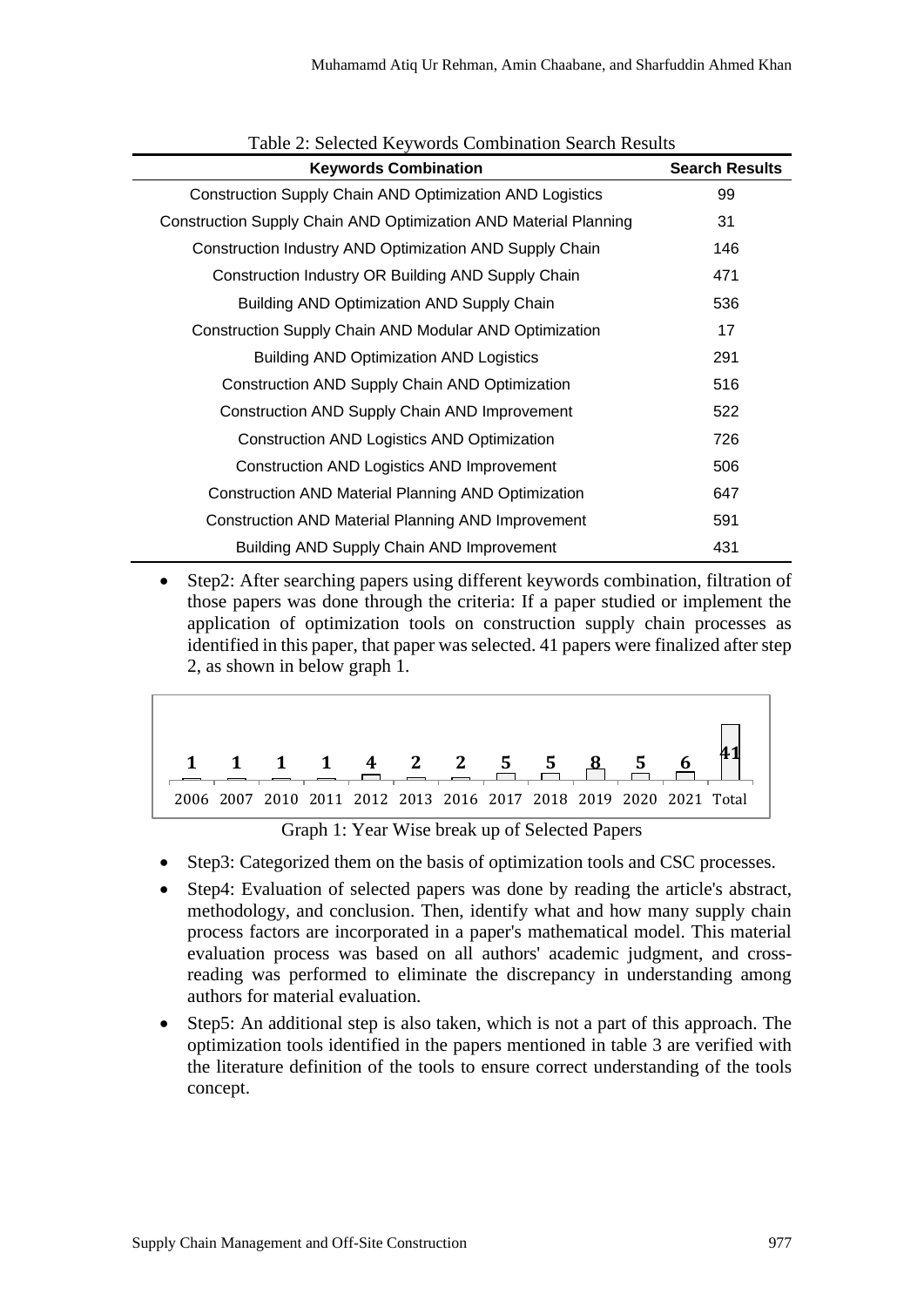# **RESULTS**

In line with the first research objective of this study , analysis was done on the filtered papers against CSC processes and optimization tools as mentioned in table 3. As mentioned in Table 3, the MCDM tool is found to be the most used optimization technique. In CSC, out of 41 papers, 25 and 24 articles have focused on CSC's transportation and purchasing decision processes, followed by the storage process, which has been studied 21 times. At the same time, CSC configuration and strategic planning received the least attention from the authors as only six studies have focused on them. The process such as material handling, site layout planning, and supplier selection has been studied moderately.Following is the analysis of table 3 findings:

### **DESIGN PHASE**

Collaboration level processes received the least attention relatively with the rest of the processes. Only 19 papers from 44 have focused at least on one of the management-level processes. Very limited numbers of papers were found that used mathematical tools to develop construction supply chain configuration and strategic management, so the application of mathematical tools is still not very mature or underexploited.

### **PROCUREMENT PHASE**

Most of the studies on CSC have focused on planning-level processes. Thirty-six papers from 44 have contributed to at least one of the CSC procurement phase processes as mentioned in Table3. Multi-criteria decision-making tools have been applied successfully in mostly supplier selection problems. Operation research modeling such as linear, integer, or even mixed-integer linear programming models along with stochastic models has been used to tackle manufacturing planning, material ordering, and storage issues of construction material and prefabricated components.

### **CONSTRUCTION PHASE**

32 papers have focused on at least any one of the processes of this phase. Hybrid models, simulation techniques, and multi-criteria decision-making have been applied to predict delays on construction sites and supply material transportation. Using mathematical models for optimizing transportation processes is very mature in other sectors and looks promising in other processes as well.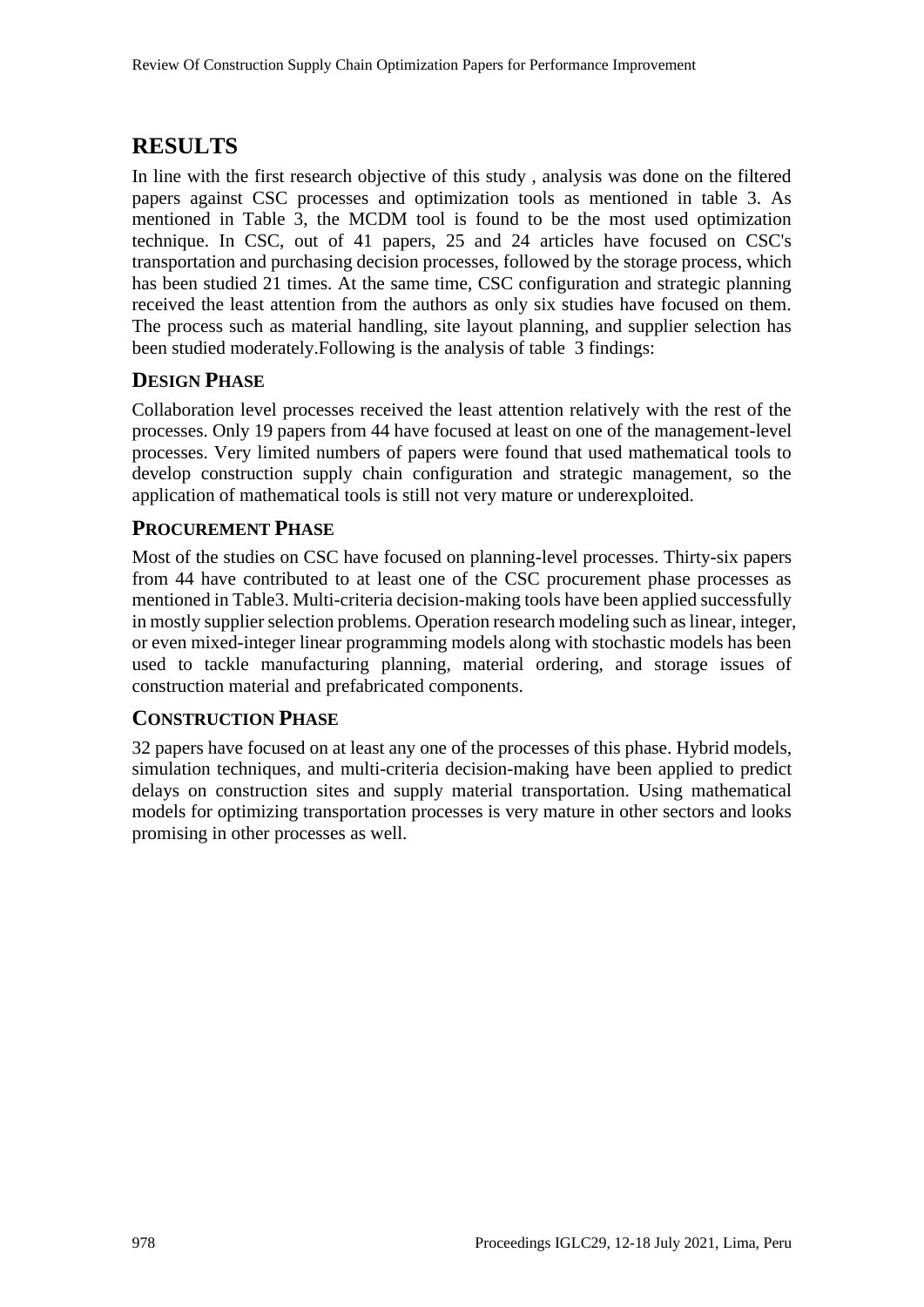| Authors                                                  | <b>Optimization Tool</b> | cc         | ML.        | <b>SR</b>  | ${\bf PP}$ | SS        | PD         | s          | $\mathbf{B}\mathbf{P}$ | T          | SL                       | CD         | <b>MH</b>  |
|----------------------------------------------------------|--------------------------|------------|------------|------------|------------|-----------|------------|------------|------------------------|------------|--------------------------|------------|------------|
| (Elimam & Dodin, 2013)                                   | MILP                     |            |            |            | $\sqrt{ }$ | $\sqrt{}$ | $\sqrt{ }$ | $\sqrt{ }$ |                        | $\sqrt{}$  |                          |            |            |
| (Alayet, Lehoux, & Lebel, 2018)                          | $\operatorname{LP}$      |            |            |            | $\sqrt{ }$ |           |            | $\sqrt{ }$ |                        | $\sqrt{ }$ |                          |            |            |
| (Cengiz, Aytekin, Ozdemir, Kusan, & Cabuk, 2017)         | <b>MCDM</b>              |            |            |            |            | V         |            |            | $\sqrt{ }$             |            |                          |            |            |
| (Q. Chen, García de Soto, & Adey, 2021)                  | NLP                      |            |            |            |            |           | V          | V          | $\sqrt{ }$             | V          |                          |            |            |
| (W. W. Chen, Lei, Wang, Teng, & Liu, 2018)               | MILP                     |            |            |            |            | J         | $\sqrt{ }$ | ٦l         |                        | $\sqrt{}$  |                          |            |            |
| (Costa, Granja, Fregola, Picchi, & Staudacher, 2019)     | <b>MCDM</b>              | N          |            | $\sqrt{ }$ |            |           |            |            | $\sqrt{ }$             |            |                          | $\sqrt{ }$ |            |
| (Deng, Gan, Das, Cheng, & Anumba, 2019)                  | NLP                      |            |            |            |            | V         | ٦l         | √          | √                      | V          | V                        |            | V          |
| (Hemanth et al., 2017)                                   | <b>MCDM</b>              |            |            | $\sqrt{ }$ |            |           |            |            | $\sqrt{ }$             |            |                          | V          |            |
| (Hsieh, 2016)                                            | Hybrid Methods           |            |            |            |            |           |            |            |                        | V          | V                        | $\sqrt{}$  |            |
| (P. Y. Hsu, Angeloudis, & Aurisicchio, 2018)             | Two-stage Stochastic     |            | $\sqrt{ }$ |            | $\sqrt{ }$ | V         | $\sqrt{ }$ | V          |                        | $\sqrt{}$  |                          |            |            |
| (P. Y. Hsu, Aurisicchio, & Angeloudis, 2017)             | MILP                     |            | $\sqrt{ }$ |            | $\sqrt{ }$ | $\sqrt{}$ | $\sqrt{ }$ | $\sqrt{ }$ | $\sqrt{ }$             | $\sqrt{ }$ |                          |            |            |
| (P.-Y. Hsu, Aurisicchio, & Angeloudis, 2019)             | Hybrid Methods           |            | $\sqrt{ }$ |            |            | √         | $\sqrt{ }$ | √          |                        | $\sqrt{}$  | N                        |            |            |
| (JaŚkowski, Sobotka, & Czarnigowska, 2018)               | MILP                     |            |            |            |            |           | N          | J          |                        |            |                          |            |            |
| (Karabayir, Botsali, Kose, & Cevikcan, 2020)             | <b>MCDM</b>              |            |            |            |            | J         |            |            |                        |            |                          |            |            |
| (Kayhan, Cebi, & Kahraman, 2019)                         | <b>MCDM</b>              |            |            | $\sqrt{ }$ |            | $\sqrt{}$ | $\sqrt{ }$ |            |                        |            |                          |            |            |
| (S. Kim, Chang, & Castro-Lacouture, 2020)                | Simulation methods       |            |            |            |            |           |            |            |                        |            |                          |            |            |
| (T. Kim, Kim, & Cho, 2020)                               | Simulation methods       |            |            | $\sqrt{ }$ | V          |           |            |            |                        | $\sqrt{ }$ | N                        |            |            |
| (Y. W. Kim, Han, Yi, & Chang, 2016)                      | Simulation methods       | $\sqrt{ }$ |            |            | $\sqrt{ }$ |           | $\sqrt{ }$ | $\sqrt{ }$ |                        | $\sqrt{}$  |                          |            |            |
| (Komsiyah, Wongso, & Pratiwi, 2019)                      | <b>MCDM</b>              |            |            |            |            | V         |            |            | $\sqrt{ }$             |            |                          |            |            |
| (Kristy & Zagloel, 2020)                                 | <b>MCDM</b>              |            |            |            |            | $\sqrt{}$ |            |            | $\sqrt{ }$             |            |                          |            |            |
| (Leontaris, Morales-Nápoles, Dewan, & Wolfert, 2019)     | Simulation methods       |            |            | $\sqrt{ }$ |            |           | N          |            |                        | $\sqrt{ }$ | N                        | V          | V          |
| (van der Beek, van Essen, Pruyn, Aardal, & Hopman, 2019) | MILP                     |            | $\sqrt{2}$ |            | $\sqrt{ }$ |           | $\sqrt{ }$ | $\sqrt{ }$ |                        |            |                          |            |            |
| (J. Liu & Lu, 2017)                                      | LP                       |            | $\Delta$   |            |            |           | N          |            |                        | $\sqrt{ }$ |                          |            |            |
| (Yazdi, Fini, & Forsythe, 2020)                          | $\rm LP$                 |            | $\Delta$   |            | $\sqrt{ }$ |           |            |            |                        |            | $\overline{\mathcal{N}}$ |            |            |
| (Jing Liu & Lu, 2018)                                    | Hybrid Methods           |            | $\sqrt{ }$ | $\sqrt{ }$ | $\sqrt{ }$ |           | $\sqrt{ }$ |            |                        | $\sqrt{ }$ |                          | $\sqrt{ }$ | J          |
| (Tserng, Yin, & Li, 2006)                                | Constraint Programming   |            |            |            | $\sqrt{ }$ |           | $\sqrt{ }$ | V          | $\sqrt{ }$             | $\sqrt{ }$ |                          |            |            |
| (Castro-Lacouture, Medaglia, & Skibniewski, 2007)        | LP                       |            |            |            |            |           |            | $\sqrt{ }$ |                        |            |                          |            |            |
| (Taghaddos, Hermann, AbouRizk, & Mohamed, 2010)          | Simulation               |            | $\sqrt{ }$ |            | $\sqrt{ }$ |           | N          | V          |                        | $\sqrt{ }$ | V                        | V          | V          |
| (Pan, Lee, & Chen, 2011)                                 | LP                       | $\sqrt{ }$ |            |            |            | $\sqrt{}$ | $\sqrt{ }$ | $\sqrt{ }$ |                        | $\sqrt{}$  |                          |            |            |
| (Cadena, Ramos, Gómez, & Munoz, 2012)                    | MILP                     |            |            |            |            |           |            |            |                        |            | N                        | $\sqrt{ }$ | V          |
| (D. Liu, 2012)                                           | Genetic Algorithm        | N          |            |            |            |           |            |            |                        |            |                          |            |            |
| (Said & El-Rayes, 2012)                                  | Genetic Algorithm        |            |            |            |            |           | N          | √          |                        | $\sqrt{ }$ | V                        |            |            |
| (Xanthopoulos, Aidonis, Vlachos, & Iakovou, 2012)        | LP                       |            |            |            |            |           |            |            |                        |            | N                        |            | V          |
| (Said & El-Rayes, 2013)                                  | Hybrid Methods           | $\sqrt{ }$ |            |            |            |           | $\sqrt{ }$ | $\sqrt{ }$ | $\sqrt{ }$             | V          | $\sqrt{ }$               | $\sqrt{ }$ |            |
| (J. H. Chen, Yan, Tai, & Chang, 2017)                    | Linear Programming       |            |            |            | V          |           |            |            |                        | $\sqrt{}$  |                          |            |            |
| (Golkhoo & Moselhi, 2019)                                | Hybrid Methods           |            |            |            |            |           | $\sqrt{ }$ | $\sqrt{ }$ |                        | $\sqrt{}$  |                          | V          | $\sqrt{ }$ |
| (Jaafar, Elbarkouky, & Kennedy, 2021)                    | MILP                     |            |            |            |            |           |            |            |                        |            | $\sqrt{ }$               | $\sqrt{ }$ | $\sqrt{ }$ |
| (P. L. Le, Jarroudi, Dao, & Chaabane, 2021)              | LP                       |            |            |            |            | $\sqrt{}$ | N          | $\sqrt{ }$ | $\sqrt{ }$             | V          |                          |            |            |
| (Mirghaderi & Modiri, 2021)                              | Hybrid Methods           | $\sqrt{ }$ |            |            | $\sqrt{ }$ |           | $\sqrt{ }$ | $\sqrt{ }$ |                        | $\sqrt{}$  |                          |            | V          |
| (Son, Duy, & Dat, 2021)                                  | Hybrid Methods           |            |            |            | $\sqrt{ }$ |           | $\sqrt{ }$ | $\sqrt{ }$ |                        | $\sqrt{}$  |                          |            |            |
| (Zhu, Dai, Liu, Xu, & Alwisy, 2021)                      | $\operatorname{LP}$      | 6          |            |            | $\sqrt{ }$ |           |            |            |                        | J          |                          |            |            |
| Total papers / CSC Process                               |                          |            | 9          | 6          | 15         | 14        | 24         | 21         | 11                     | 25         | 12                       | 16         | 14         |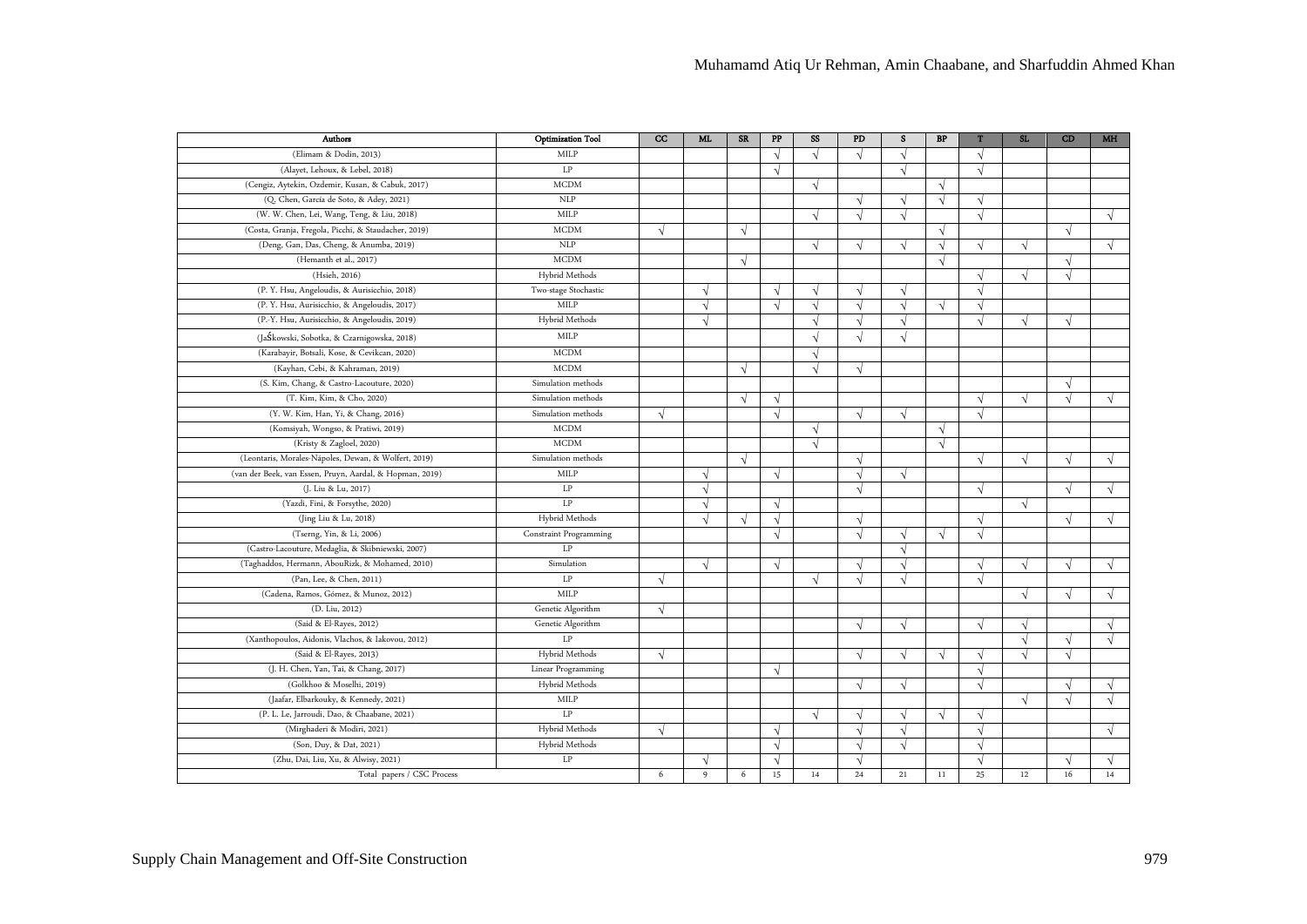# **DISCUSSION**

### **RESEARCH OPPORTUNITY (RO) 1**

#### *"Best Decision-Making Tool for Each Construction Supply Chain Process"*

There are papers where operations research is applied to the construction supply chain process, and some papers even try to cover the whole aspect of the construction supply chain. However, there is still a lack of research that identifies the best decision-making tool for each supply chain aspect. For example, Fuzzy AHP is most recommended for supplier selection as identified from the literature review (Su, 2020) but it is not adequate for other processes such as demand prediction where stochastic models may work well. Therefore, research is needed to find the best decision-making tool for each supply chain construction process that can incorporate uncertainties and scenarios of that process.

### **RESEARCH OPPORTUNITY 2**

#### *"Framework for Optimizing Overall Construction Supply Chain"*

There is a need for a framework to identify the best practice to optimize the overall construction supply chain. That framework will include phases and processes like mentioned in this research and the best tools for each process mentioned in research gap that framework will also identify how to integrate each process's best results to optimize the overall construction supply chain to produce the most effective results.(S.-Y. Kim & Nguyen, 2020) also identified factors that are barrier in effective CSC implementation , some barriers were lack of involvement in active participation from parties and lack of knowledge of applied SCM etc , so their study can be helpful for this research opportunity.

### **RESEARCH OPPORTUNITY 3**

#### *"Standardizing Supply Chain processes through Lean Construction."*

Recent trend shows that researchers have recommended lean construction. The research can be done on standardizing construction supply chain processes. Lean management is about removing things that do not add value to the cause; that can be an operation or/an excess of anything such as cost, time utilized in executing any function. Therefore, standardization of construction supply chain processes through lean management tools such as Value Stream Mapping (VSM) can be a critical first step before optimizing or improving those processes.Similar opportunity was identified by (Dana Broft, 2020) where they proposed combine usage of SC and lean pricnicples for effective CSCM.

### **CONCLUSION**

An attempt has been made in this research to identify and analyze the papers related to the application of optimization tools to maximize performance or minimize the cost of CSC. Forty-one papers were analyzed against 12 processes of CSC, and none of them were covering all the processes in their optimization model. Design-level processes are qualitative and not easy to incorporate them into the model. Still, their factors and effects can be incorporated in future optimization tools to comprehend all the processes and optimize CSC effectively. This is the major research opportunity identified in this research. However , to achieve this effectively, it is needed to identify the best decisionmaking tool for each process (RO 1) and then incorporate all the processes and their effects, especially design level qualitative processes, in a mathematical model (RO 2).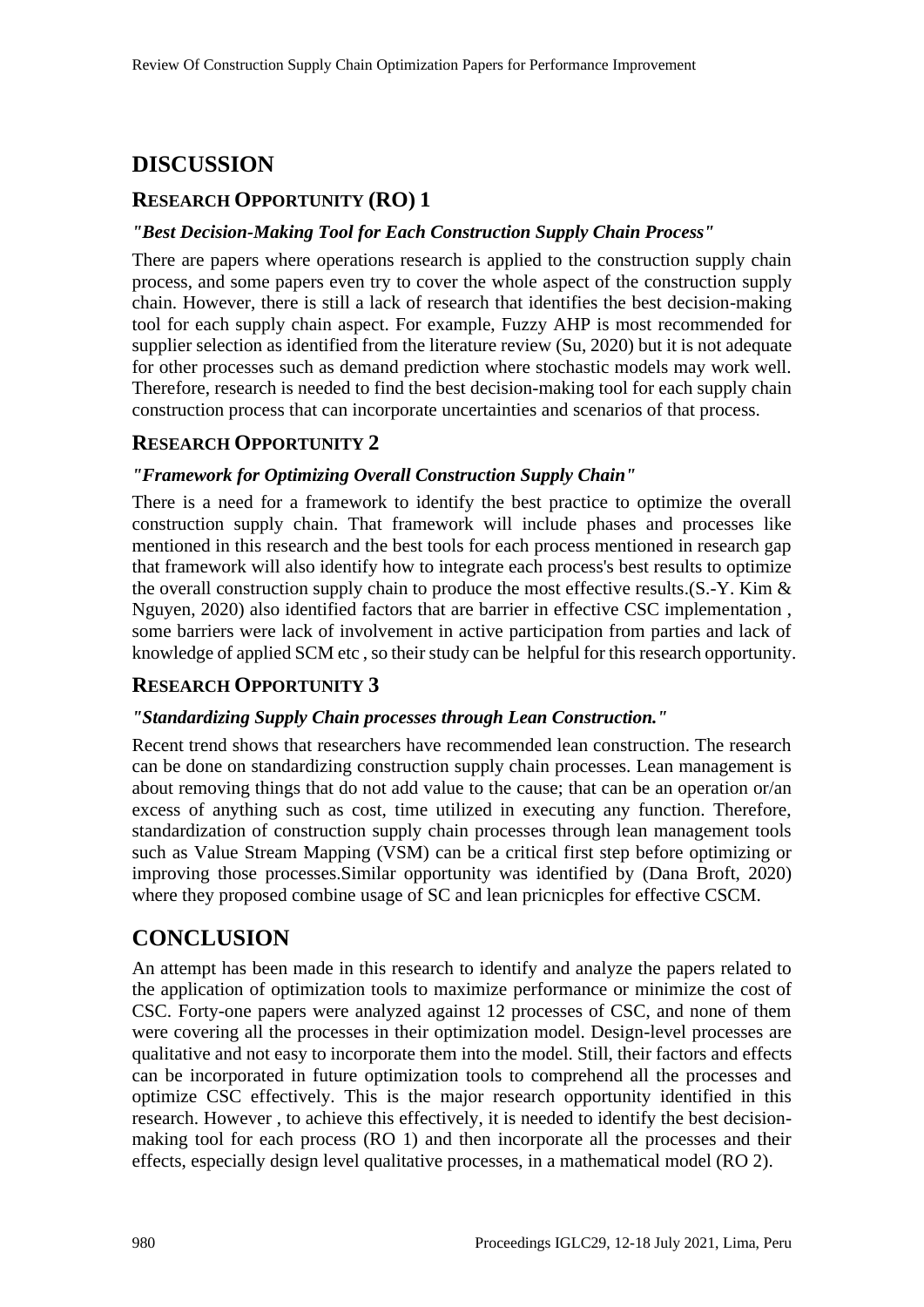This research has some limitations. Indeed, only the Scopus database has been used to explore papers, so a web of science database could be added for future research. Finally, this research focuses only on CSC optimization.Therefore, doing the same research from different methodology/technique perspective could also be done in the future.

#### **REFRENCES**

- Aghaei Chadegani, A., Salehi, H., Yunus, M., Farhadi, H., Fooladi, M., Farhadi, M., & Ale Ebrahim, N. (2013). A comparison between two main academic literature collections: Web of Science and Scopus databases. *Asian social science, 9*(5), 18-26.
- Alayet, C., Lehoux, N., & Lebel, L. (2018). Logistics approaches assessment to better coordinate a forest products supply chain. *Journal of Forest Economics, 30*, 13-24.
- Bahadorestani, A., Naderpajouh, N., & Sadiq, R. (2020). Planning for sustainable stakeholder engagement based on the assessment of conflicting interests in projects. *Journal of Cleaner Production, 242*, 118402.
- Cadena, J. E., Ramos, M. A., Gómez, J. M., & Munoz, F. (2012). *Facility layout optimization detailed research through MILP and MINLP.* Paper presented at the Global Congress on Process Safety 2012 - Topical Conference at the 2012 AIChE Spring Meeting and 8th Global Congress on Process Safety.
- Castro-Lacouture, D., Medaglia, A. L., & Skibniewski, M. (2007). Supply chain optimization tool for purchasing decisions in B2B construction marketplaces. *Automation in Construction, 16*(5), 569-575.
- Cengiz, A. E., Aytekin, O., Ozdemir, I., Kusan, H., & Cabuk, A. (2017). *A Multi-criteria Decision Model for Construction Material Supplier Selection.* Paper presented at the Procedia Engineering.
- Chen, J. H., Yan, S., Tai, H. W., & Chang, C. Y. (2017). Optimizing profit and logistics for precast concrete production. *Canadian Journal of Civil Engineering, 44*(6), 393- 406.
- Chen, Q., García de Soto, B., & Adey, B. T. (2021). Supplier-contractor coordination approach to managing demand fluctuations of ready-mix concrete. *Automation in Construction, 121*, 103423.
- Chen, Q., Hall, D. M., Adey, B. T., & Haas, C. T. (2020). Identifying enablers for coordination across construction supply chain processes: a systematic literature review. *Engineering, Construction and Architectural Management*.
- Chen, W. W., Lei, L., Wang, Z. W., Teng, M. F., & Liu, J. M. (2018). Coordinating supplier selection and project scheduling in resource-constrained construction supply chains. *International Journal of Production Research, 56*(19), 6512-6526.
- Costa, F., Granja, A. D., Fregola, A., Picchi, F., & Staudacher, A. P. (2019). Understanding Relative Importance of Barriers to Improving the Customer-Supplier Relationship within Construction Supply Chains Using DEMATEL Technique. *Journal of Management in Engineering, 35*(3).
- Dallasega, P., Rauch, E., & Linder, C. (2018). Industry 4.0 as an enabler of proximity for construction supply chains: A systematic literature review. *Computers in Industry, 99*, 205-225.
- Dana Broft, R. (2020). Lean Supply Chain Management in Construction: Implementation at the 'Lower Tiers' of the Construction Supply Chain. *Successful Construction Supply Chain Management: Concepts and Case Studies*, 271-287.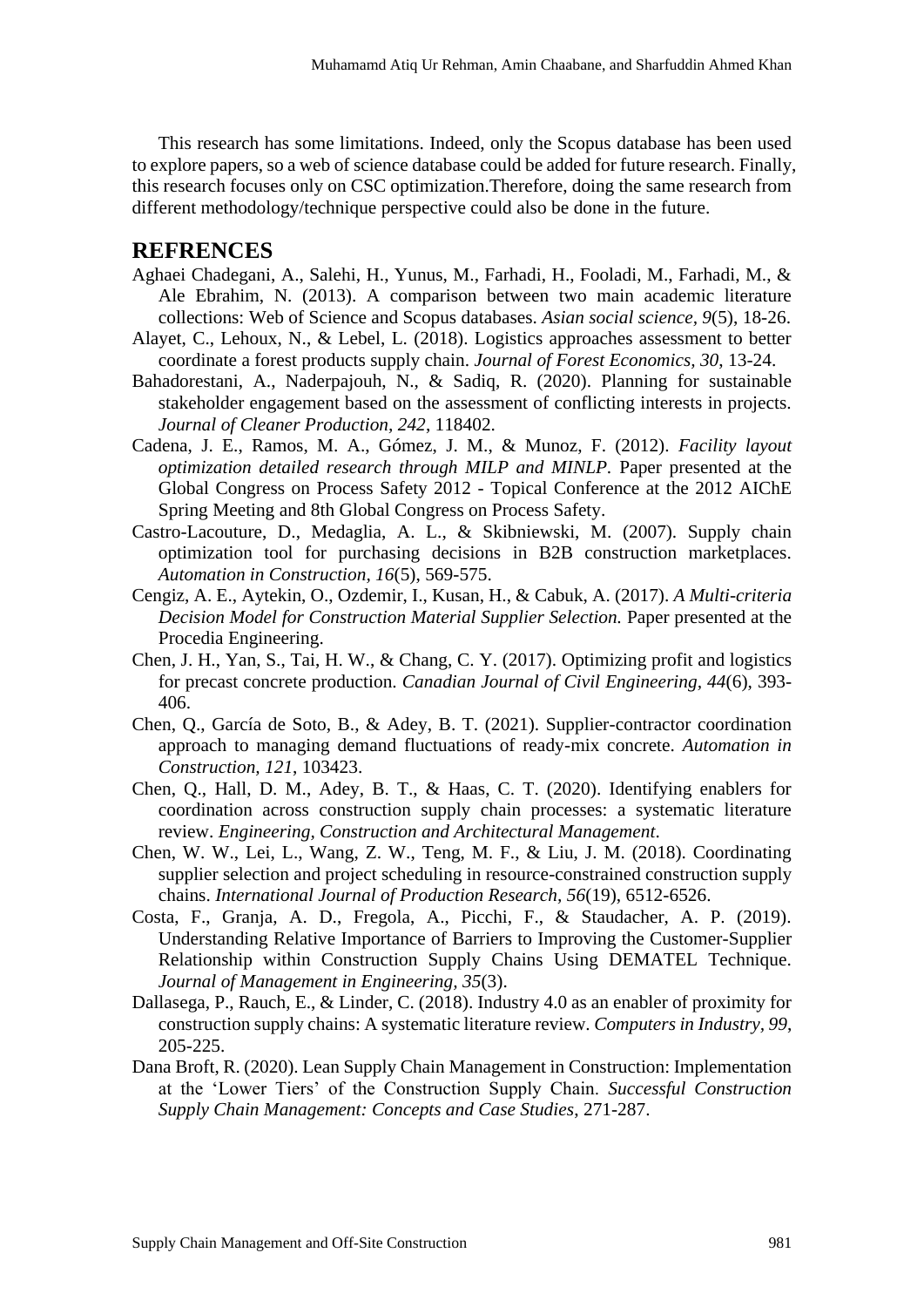- Deng, Y., Gan, V. J. L., Das, M., Cheng, J. C. P., & Anumba, C. (2019). Integrating 4D BIM and GIS for Construction Supply Chain Management. *Journal of Construction Engineering and Management, 145*(4).
- Elimam, A. A., & Dodin, B. (2013). Project scheduling in optimizing integrated supply chain operations. *European Journal of Operational Research, 224*(3), 530-541.
- Golkhoo, F., & Moselhi, O. (2019). Optimized material management in construction using multi-layer perceptron. *Canadian Journal of Civil Engineering, 46*(10), 909- 923.
- Hemanth, G., Sidhartha, C., Jain, S., Saihanish, P., Rohit, V., & Ieee. (2017). *AHP analysis for using Cloud Computing in Supply Chain Management in the Construction Industry*.
- Hsieh, F. S. (2016). *Location-aware workflow scheduling in supply chains based on multi-agent systems.* Paper presented at the TAAI 2015 - 2015 Conference on Technologies and Applications of Artificial Intelligence.
- Hsu, P.-Y., Aurisicchio, M., & Angeloudis, P. (2019). Risk-averse supply chain for modular construction projects. *Automation in Construction, 106*, 102898.
- Hsu, P. Y., Angeloudis, P., & Aurisicchio, M. (2018). Optimal logistics planning for modular construction using two-stage stochastic programming. *Automation in Construction, 94*, 47-61.
- Hsu, P. Y., Aurisicchio, M., & Angeloudis, P. (2017). *Supply chain design for modular construction projects.* Paper presented at the IGLC 2017 - Proceedings of the 25th Annual Conference of the International Group for Lean Construction.
- Jaafar, K., Elbarkouky, R., & Kennedy, J. (2021). Construction site layout optimization model considering cost and safety in a dynamic environment. *Asian Journal of Civil Engineering, 22*(2), 297-312.
- Jaśkowski, P., Sobotka, A., & Czarnigowska, A. (2018). Decision model for planning material supply channels in construction. *Automation in Construction, 90*, 235-242.
- Karabayir, A. N., Botsali, A. R., Kose, Y., & Cevikcan, E. (2020) Supplier selection in a construction company using fuzzy AHP and fuzzy TOPSIS. In*: Vol. 1029. Advances in Intelligent Systems and Computing* (pp. 481-487).
- Kayhan, B. M., Cebi, S., & Kahraman, C. (2019). Determining and Prioritizing Main Factors of Supplier Reliability in Construction Industry. *Journal of Multiple-Valued Logic and Soft Computing, 32*(1-2), 111-134.
- Khan, S. A., Chaabane, A., & Dweiri, F. T. (2018). Multi-criteria decision-making methods application in supply chain management: A systematic literature. *Multicriteria methods and techniques applied to supply chain management, 1*.
- Kim, S.-Y., & Nguyen, V. T. (2020). Supply chain management in construction: critical study of barriers to implementation. *International Journal of Construction Management*, 1-10.
- Kim, S., Chang, S., & Castro-Lacouture, D. (2020). Dynamic Modeling for Analyzing Impacts of Skilled Labor Shortage on Construction Project Management. *Journal of Management in Engineering, 36*(1).
- Kim, T., Kim, Y. W., & Cho, H. (2020). Dynamic production scheduling model under due date uncertainty in precast concrete construction. *Journal of Cleaner Production, 257*.
- Kim, Y. W., Han, S. H., Yi, J. S., & Chang, S. W. (2016). Supply chain cost model for prefabricated building material based on time-driven activity-based costing. *Canadian Journal of Civil Engineering, 43*(4), 287-293.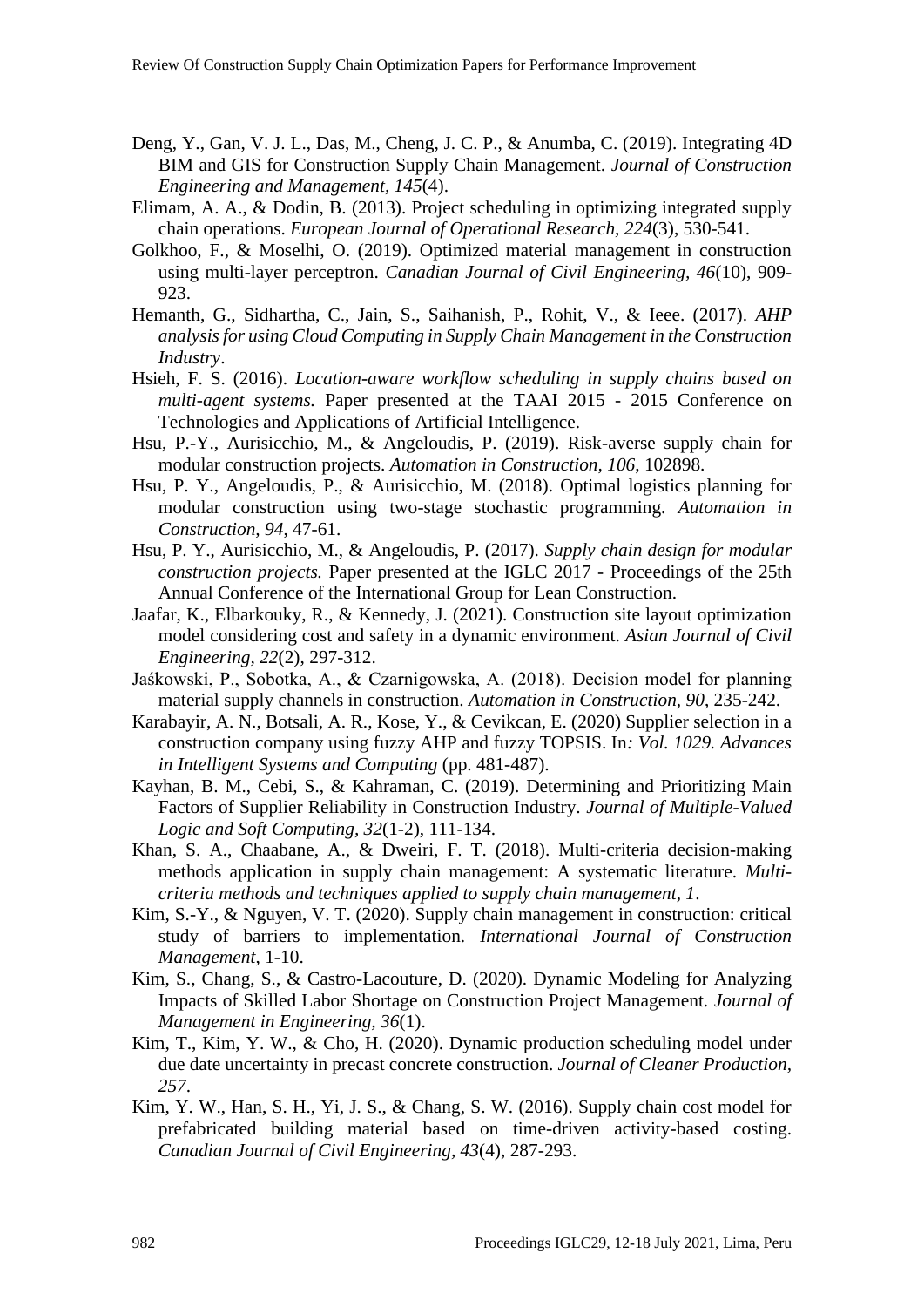- Komsiyah, S., Wongso, R., & Pratiwi, S. W. (2019). *Applications of the fuzzy ELECTRE method for decision support systems of cement vendor selection.* Paper presented at the Procedia Computer Science.
- Kristy, C. N., & Zagloel, T. Y. (2020). *An Integrated Analytical Hierarchy Process and Monte Carlo Method Approach for Supplier Selection in Construction's Supply Chain.* Paper presented at the ACM International Conference Proceeding Series.
- Kumar, A., & Shoghli, O. (2018). *A review of IoT applications in supply chain optimization of construction materials.* Paper presented at the ISARC. Proceedings of the International Symposium on Automation and Robotics in Construction.
- Le, P. L., Elmughrabi, W., Dao, T.-M., & Chaabane, A. (2020). Present focuses and future directions of decision-making in construction supply chain management: a systematic review. *International Journal of Construction Management, 20*(5), 490-509.
- Le, P. L., Jarroudi, I., Dao, T. M., & Chaabane, A. (2021). Integrated construction supply chain: an optimal decision-making model with third-party logistics partnership. *Construction Management and Economics, 39*(2), 133-155.
- Leontaris, G., Morales-Nápoles, O., Dewan, A., & Wolfert, A. R. M. (2019). Decision support for offshore asset construction using expert judgments for supply disruptions risk. *Automation in Construction, 107*, 102903.
- Liu, D. (2012). *The decision-making model of partnership portfolio on supply chain.* Paper presented at the 2012 IEEE International Conference on Mechatronics and Automation, ICMA 2012.
- Liu, J., & Lu, M. (2017). *Optimization on supply-constrained module assembly process.* Paper presented at the IGLC 2017 - Proceedings of the 25th Annual Conference of the International Group for Lean Construction.
- Liu, J., & Lu, M. (2018). Constraint Programming Approach to Optimizing Project Schedules under Material Logistics and Crew Availability Constraints. *Journal of Construction Engineering and Management, 144*(7).
- Liu, Y., Dong, J., & Shen, L. (2020). A Conceptual Development Framework for Prefabricated Construction Supply Chain Management: An Integrated Overview. *Sustainability, 12*(5), 1878.
- Mettler, T., Eurich, M., & Winter, R. (2014). On the use of experiments in design science research: a proposition of an evaluation framework. *Communications of the Association for Information Systems, 34*(1), 10.
- Mirghaderi, S. D., & Modiri, M. (2021). Application of meta-heuristic algorithm for multi-objective optimization of sustainable supply chain uncertainty. *Sadhana - Academy Proceedings in Engineering Sciences, 46*(1).
- Pan, N. H., Lee, M. L., & Chen, S. Q. (2011). Construction material supply chain process analysis and optimization. *Journal of Civil Engineering and Management, 17*(3), 357- 370.
- Said, H., & El-Rayes, K. (2012). *Optimal material logistics planning in congested construction sites.* Paper presented at the Construction Research Congress 2012: Construction Challenges in a Flat World, Proceedings of the 2012 Construction Research Congress.
- Said, H., & El-Rayes, K. (2013). *Automated system for multi-objective optimization of construction supply and site logistics.* Paper presented at the Proceedings, Annual Conference - Canadian Society for Civil Engineering.
- Saini, M., Arif, M., & Kulonda, D. J. (2019). Challenges to transferring and sharing of tacit knowledge within a construction supply chain. *Construction Innovation*.